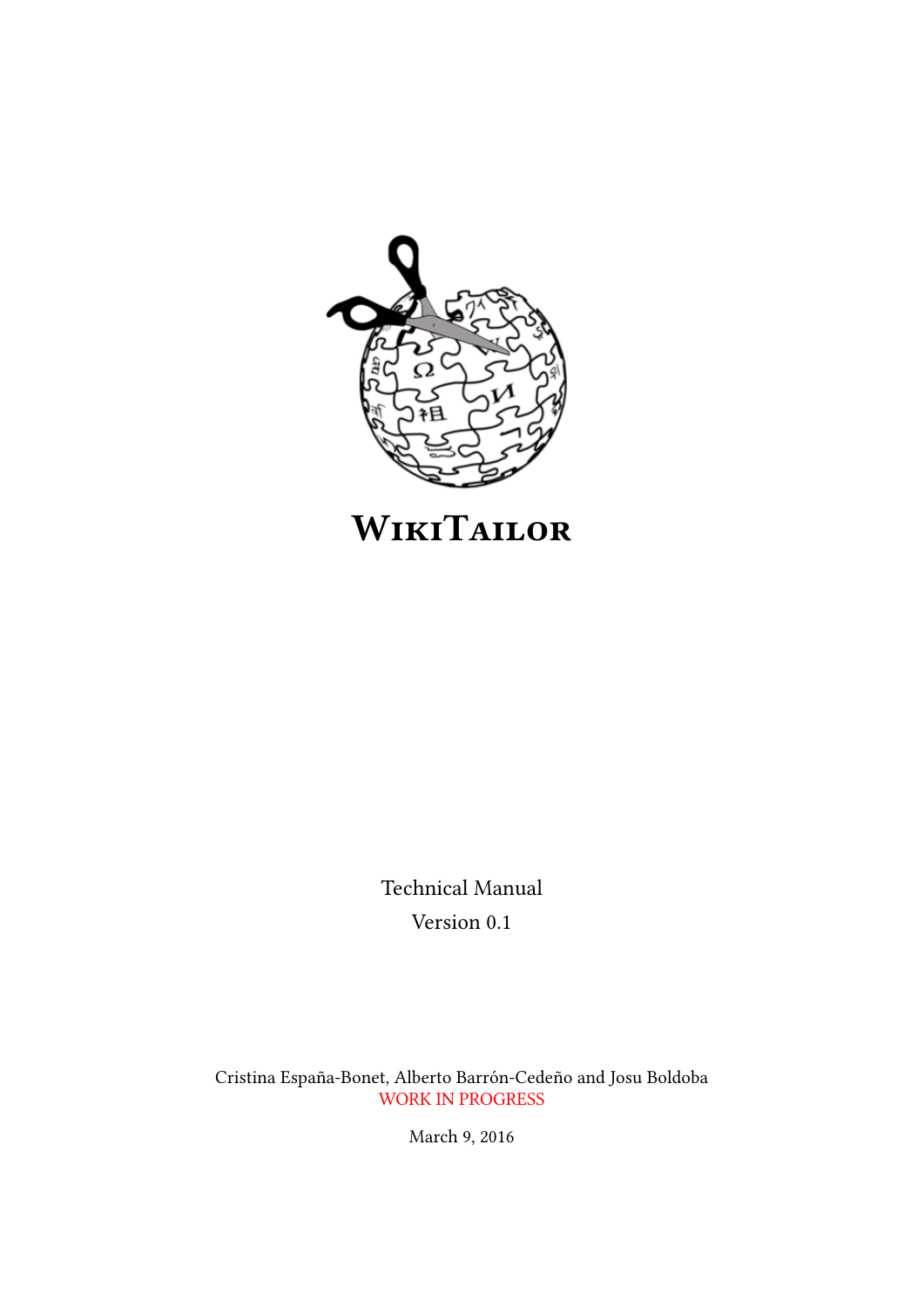#### Abstract

WIKITAILOR is a toolkit designed to extract and analise corpora from Wikipedia in any language and domain $^1.$  It is intended to be a useful tool for researchers and practitioners interested in exploiting (domain-specific) fractions on Wikipedia both in mono- and multilingual settings.

The toolkit consists of a suite of Java programs which can be used through a stand-alone executable jar file. This document describes the prerequisites and the usage of the toolkit, the main characteristics of the systems involved in the extraction of the corpora, and some methods to evaluate the extractions.

<sup>&</sup>lt;sup>1</sup>This work has been partially funded by the TACARDI project (TIN2012-38523-C02) of the Spanish Ministerio de Economía y Competitividad (MEC).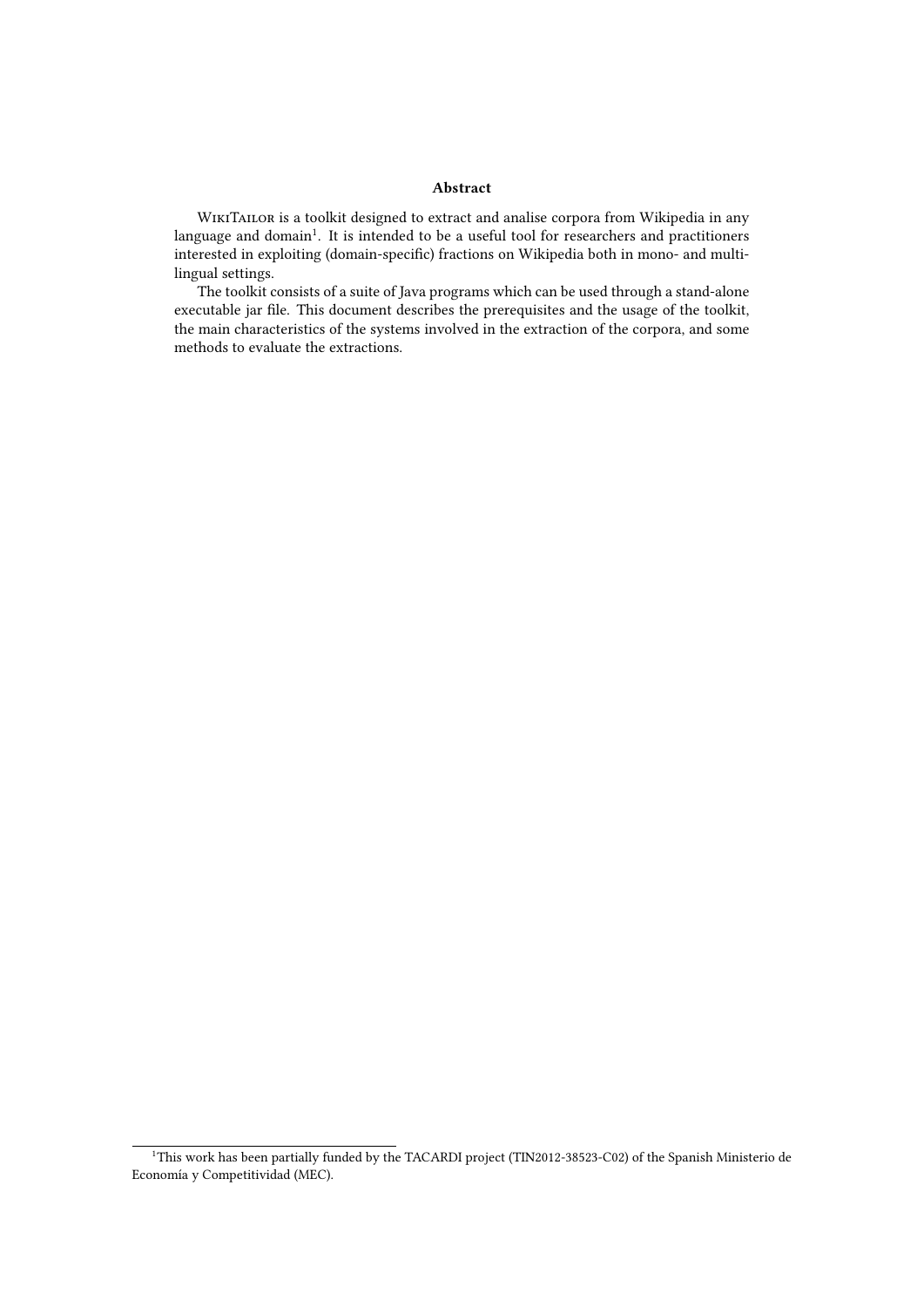# **Contents**

| Acronyms<br>4    |                                   |                                                   |                |  |  |  |  |  |
|------------------|-----------------------------------|---------------------------------------------------|----------------|--|--|--|--|--|
| Glossary         |                                   |                                                   |                |  |  |  |  |  |
|                  | Acronyms                          |                                                   | 4              |  |  |  |  |  |
| 1                |                                   | Introduction                                      | 3              |  |  |  |  |  |
| $\boldsymbol{2}$ |                                   | Prerequisites and Installation for the Executable | 3              |  |  |  |  |  |
|                  | 2.1                               |                                                   | 3              |  |  |  |  |  |
|                  | 2.2                               |                                                   | 3              |  |  |  |  |  |
|                  | 2.3                               |                                                   | 5              |  |  |  |  |  |
|                  |                                   | 2.3.1                                             | 5              |  |  |  |  |  |
|                  |                                   | 2.3.2                                             | 6              |  |  |  |  |  |
| 3                | <b>Description and Usage</b><br>6 |                                                   |                |  |  |  |  |  |
|                  | 3.1                               |                                                   | 6              |  |  |  |  |  |
|                  | 3.2                               |                                                   | $\overline{7}$ |  |  |  |  |  |
|                  |                                   | 3.2.1                                             | $\overline{7}$ |  |  |  |  |  |
|                  |                                   | 3.2.2                                             | 9              |  |  |  |  |  |
| 4                | <b>Tailoring WIKITAILOR</b>       |                                                   |                |  |  |  |  |  |
|                  | 4.1                               |                                                   | 10             |  |  |  |  |  |
|                  | 4.2                               |                                                   | 13             |  |  |  |  |  |
|                  |                                   | 4.2.1                                             | 13             |  |  |  |  |  |
|                  |                                   | 4.2.2                                             | 13             |  |  |  |  |  |
| 5                | <b>Additional Utilities</b><br>14 |                                                   |                |  |  |  |  |  |
|                  | 5.1                               |                                                   | 14             |  |  |  |  |  |
|                  |                                   | 5.1.1                                             | 14             |  |  |  |  |  |
|                  | 5.2                               |                                                   | 15             |  |  |  |  |  |
| 6                | <b>Towards WIKIPARALEL</b><br>16  |                                                   |                |  |  |  |  |  |
|                  |                                   | A Default Values for Wikipedia Pre-Processing     | 17             |  |  |  |  |  |
|                  | A.1                               |                                                   | 17             |  |  |  |  |  |
|                  | A.2                               |                                                   | 18             |  |  |  |  |  |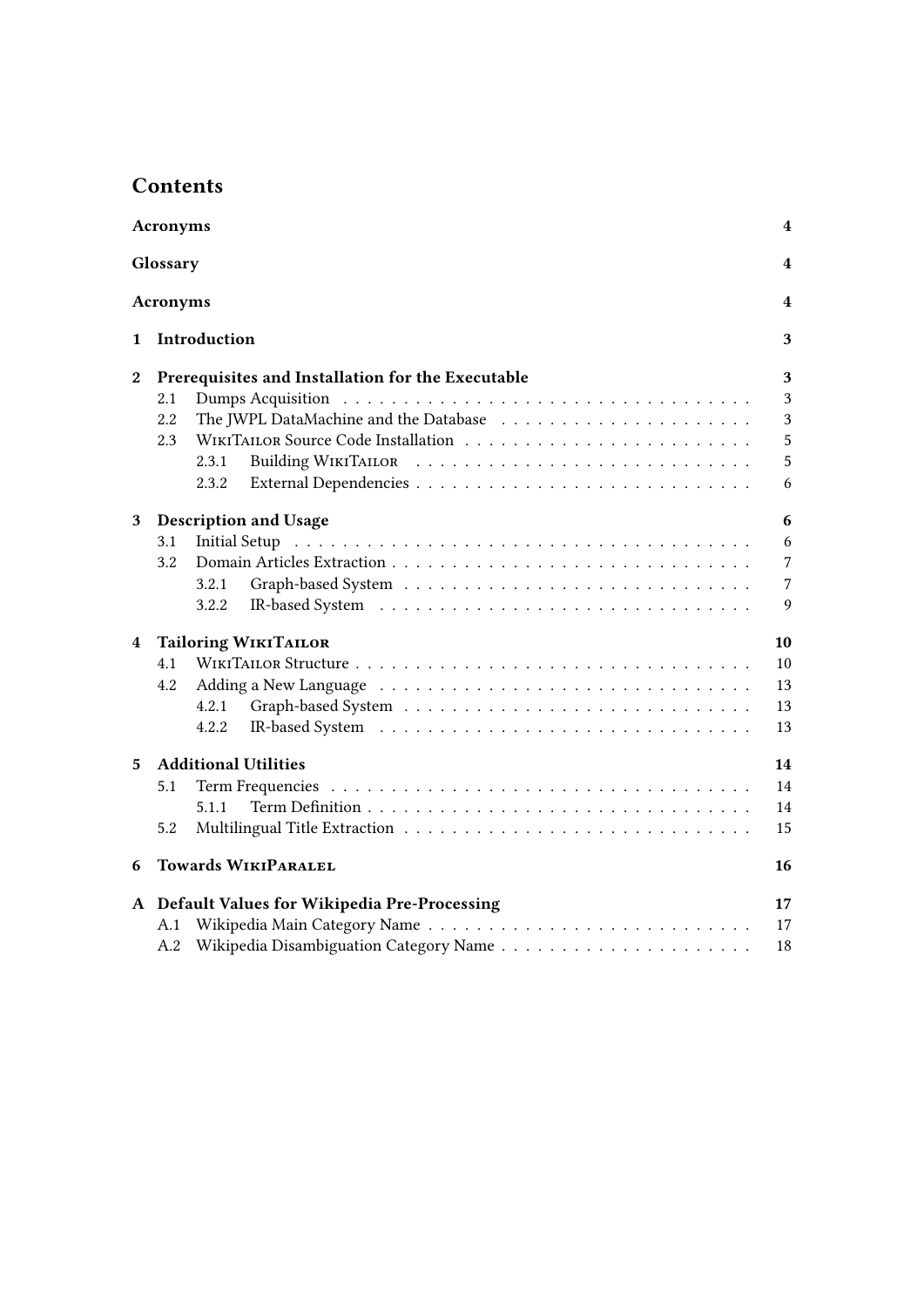# Acronyms

- JWPL Java Wikipedia Library. 3, 4
- RDBMS Relational Database Management System. 4

# Glossary

- DATE Date of a Wikipedia dump in the YEARMONTHDAY format (e.g., 20150225).. 3, 4
- DISAMBIGUATION\_CATEGORY\_NAME Name of the category that contains the disambiguation categories.. 4
- LAN Two-characters ISO 639 language code $^2$  es un link a iso2, hay que usar iso1 si existe, el 2 sino. 3, 4
- LANGUAGE String matching one in languages.txt in this release, corresponding to the full name of the language.. 4
- MAIN\_CATEGORY\_NAME Name of the main (top) category of the Wikipedia category hierarchy.. 4
- YEAR Year of a Wikipedia dump.. 4

# Acronyms

JWPL Java Wikipedia Library. 3, 4

RDBMS Relational Database Management System. 4

 $^2$ http://www.loc.gov/standards/iso639-2/php/code\_list.php ISO 639-1 is used when available. no entiendo la precision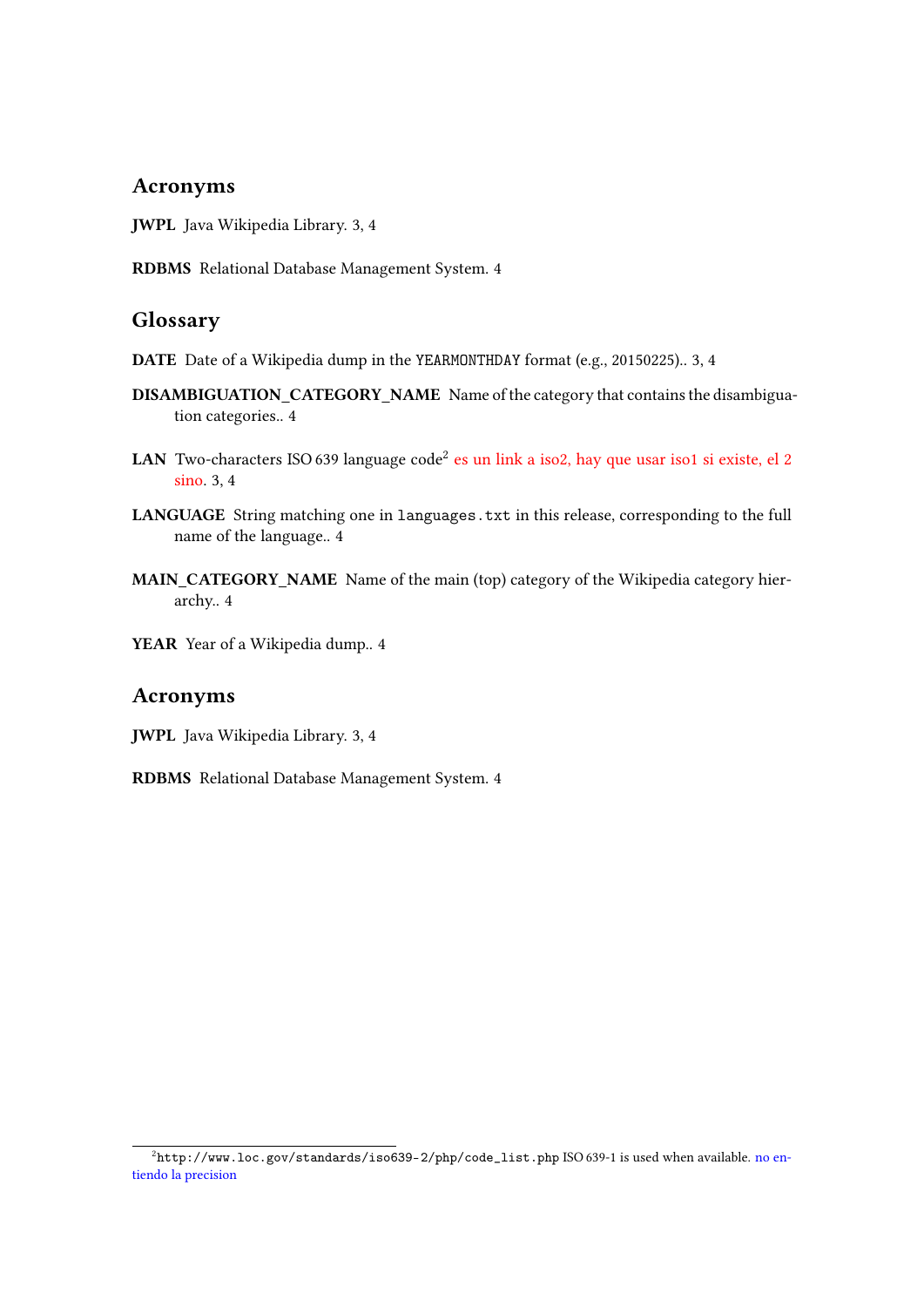# 1 Introduction

# 2 Prerequisites and Installation for the Executable

This software is distributed as a stand-alone executable jar file on the following URL:

http://cristinae.github.io/WikiTailor/dwnld/wikiTailor-v1.0.0.with-dependencies.tar.gz

It requires Java version 7 or higher. The source code is available as well on Github:

https://github.com/cristinae/WikiTailor

The compilation system is built with Apache's ant<sup>3</sup> (cf. Section 2.3).

A local copy of the Wikipedia in the desired language editions is required. Sections 2.1 and 2.2 describe how to download the necessary dumps and how to pre-process the data to store in a in-house database, as required by WikiTailor.

# 2.1 Dumps Acquisition

Wikimedia makes available regularly-generated dumps of its contents in multiple languages. Such dumps ara available for download at the following URL:

http://dumps.wikimedia.org/[LAN]wiki/[DATE]

WIKITAILOR requires the following dump files:

```
[LAN]wiki-[DATE]-pages-articles.xml.bz2
[LAN]wiki-[DATE]-pagelinks.sql.gz
[LAN]wiki-[DATE]-categorylinks.sql.gz
[LAN]wiki-[DATE]-langlinks.sql.gz
[LAN]wiki-[DATE]-page.sql.gz
[LAN]wiki-[DATE]-redirect.sql.gz
```
The former three files contain the tables required by the Java Wikipedia Library (JWPL). Before feeding them into the MySQL RDBMS, a pre-processing step is necessary. This procedure is described in the next sub-section. The latter three files contain the necessary information to relate articles across multiple language editions and to handle re-directions. No pre-processing is necessary in this case and the SQL tables can be fed directly into the database.

# 2.2 The JWPL DataMachine and the Database

WIKITAILOR relies on JWPL to get off-line access to the Wikipedia contents [2]. Therefore, preprocessing the data with JWPL's DataMachine module is necessary to parse the Wikipedia dumps and make them accessable to WikiTailor.

The full dump preprocessing consists of the following steps:

Step 1. Download JWPL DataMachine and the tables.sql file from

 ${}^{3}$ http://ant.apache.org/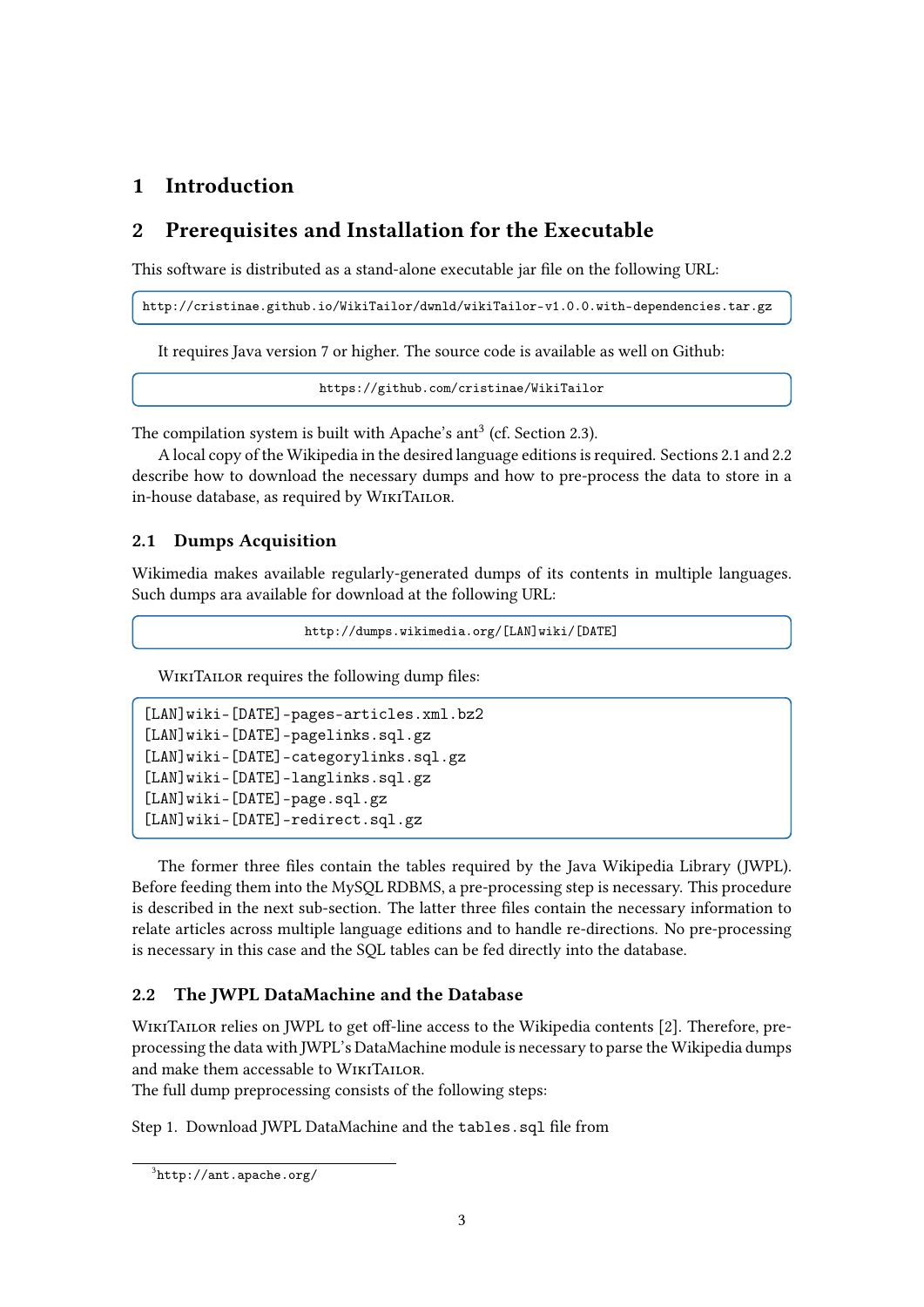https://dkpro.github.io/dkpro-jwpl/

Step 2. Database setup. Create a MySQL database using UTF-8 encoding and feed the tables.sql files to generate the necessary tables:

```
mysql > CREATE DATABASE IF NOT EXISTS [DBname] CHARACTER SET utf8 \
COLLATE utf8_general_ci
```
\$ mysql −u [ USER ] −p [ DBname ] < t a b l e s . s q l

where DBname should have the form [DBrootname]\_wiki\_[LAN]\_[YEAR], as expected by WikiTailor.

Step 3. JWPL pre-processing. Run the transformation:

```
$ java -jar -Xmx4g datamachine.jar [LANGUAGE] \
[CATEGORY : MAIN_CATEGORY_NAME] \
[CATEGORY : DISAMBIGUATION_CATEGORY_NAME] [SOURCE_DIRECTORY]
```
#### where:

LANGUAGE is a string matching one in languages.txt in this release,

MAIN\_CATEGORY\_NAME is the name of the main (top) category of the Wikipedia category hierarchy,

DISAMBIGUATION\_CATEGORY\_NAME is the name of the category that contains the disambiguation categories and,

SOURCE\_DIRECTORY is the path to the directory containing the data dumps.

The values for these fields in the languages currently implemented in WIKITAILOR are included in Appendix A

This step should create the following new data files in an ./output subfolder:

```
category_inlinks.txt
category_outlinks.txt
category_pages.txt
Category.txt
MetaData.txt
page_categories.txt
page_inlinks.txt
PageMapLine.txt
page_outlinks.txt
page_redirects.txt
Page.txt
```
Examples:

```
java -jar -Xmx4g \ \de.tudarmstadt.ukp.wikipedia.datamachine-1.0-jar-with-dependencies.jar\langleenglish Category:Contents Category:All_disambiguation_pages ./en/
java -jar -Xmx2g \ \de.tudarmstadt.ukp.wikipedia.datamachine-1.0-jar-with-dependencies.jar\langlecatalan Categoria:Principal Categoria:Pàgines_de_desambiguació ./ca/
```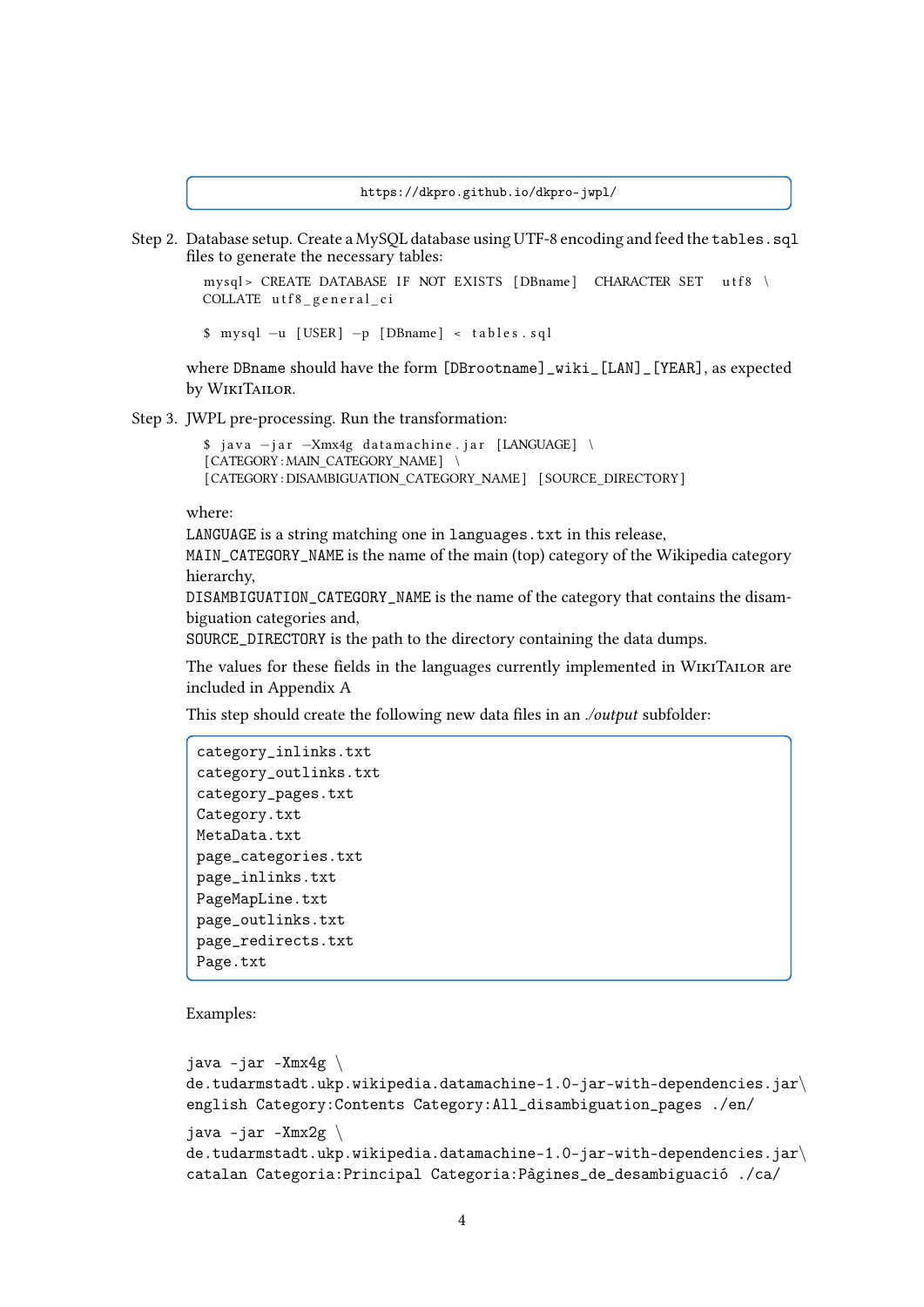java  $-jar$  -Xmx2g  $\setminus$ de.tudarmstadt.ukp.wikipedia.datamachine-1.0-jar-with-dependencies.jar $\langle$ de.tudarmstadt.ukp.wikipedia.datamachine-1.0-jar-with-de<br>/ar/. تصنيف: محتويات \_ويكيبيديا تصنيف: صفحات \_توضيح arabic .<br>. ֦  $\ddot{\cdot}$ ֚֡֝ ີ<br>. <u>ر</u>  $\ddot{\cdot}$ J  $\ddot{\cdot}$ ِّ .<br>س <u>بہ</u>  $\overline{\phantom{a}}$ ŗ .<br>. י<br>..

Step 4. Finally, import the generated data files into de database.

```
$ mysqlimport -u [USER] -h [HOST] -p -local -d e fault -character-set = utf8[ DBname ] ∗ . t x t
```
A MySQL database can host the tables related to the interlanguage links, the langlinks. Just modify the names of the tables in the downloaded files to fit the WIKITAILOR nomenclature and upload them into the database.

Step 1. Create the database:

mysql> CREATE DATABASE IF NOT EXISTS [DBrootname\_pairs] CHARACTER SET utf8 \ COLLATE utf8  $general \ c i$ 

- Step 2. Within the sql file, change the name of the table 'langlinks' into 'wiki[LAN]\_[YEAR]\_langlinks'. Do the equivalent modification for 'page' and 'redirect'.
- Step 3. Upload the tables:

```
$ mysql -u[USER] -p[DBrootname_pairs] < [LAN] wiki -[DATE]-langlinks. modified.sql
$ mysql −u[USER] −p[DBrootname_pairs] < [LAN] wiki −[DATE]−page . modified . sql
$ mysql −u [ USER ] −p [ DB r o o t name_ pai r s ] < [LAN ] wiki −[DATE]− r e d i r e c t . m o di fi e d . s q l
```
## 2.3 WikiTailor Source Code Installation

For those interested in going beyond just using the jar program, we now present the instructions to setup the WikiTailor Java project. The described procedure is valid for Linux boxes. We have evidence of successful installations in OSx as well. The pre-requisites for the setup include Git, Apache's Ant and Java 7 or higher. In Ubuntu-like distributions, the commands to install them are:

```
$ sudo apt-get install git
$ sudo apt-get install ant
$ sudo apt-get install openjdk-7-jdk
```
#### 2.3.1 Building WIKITAILOR

The up-to-date version of the WikiTailor is available on Github. To clone it, run the following command:

```
$ git clone https://github.com/cristinae/WikiTailor
```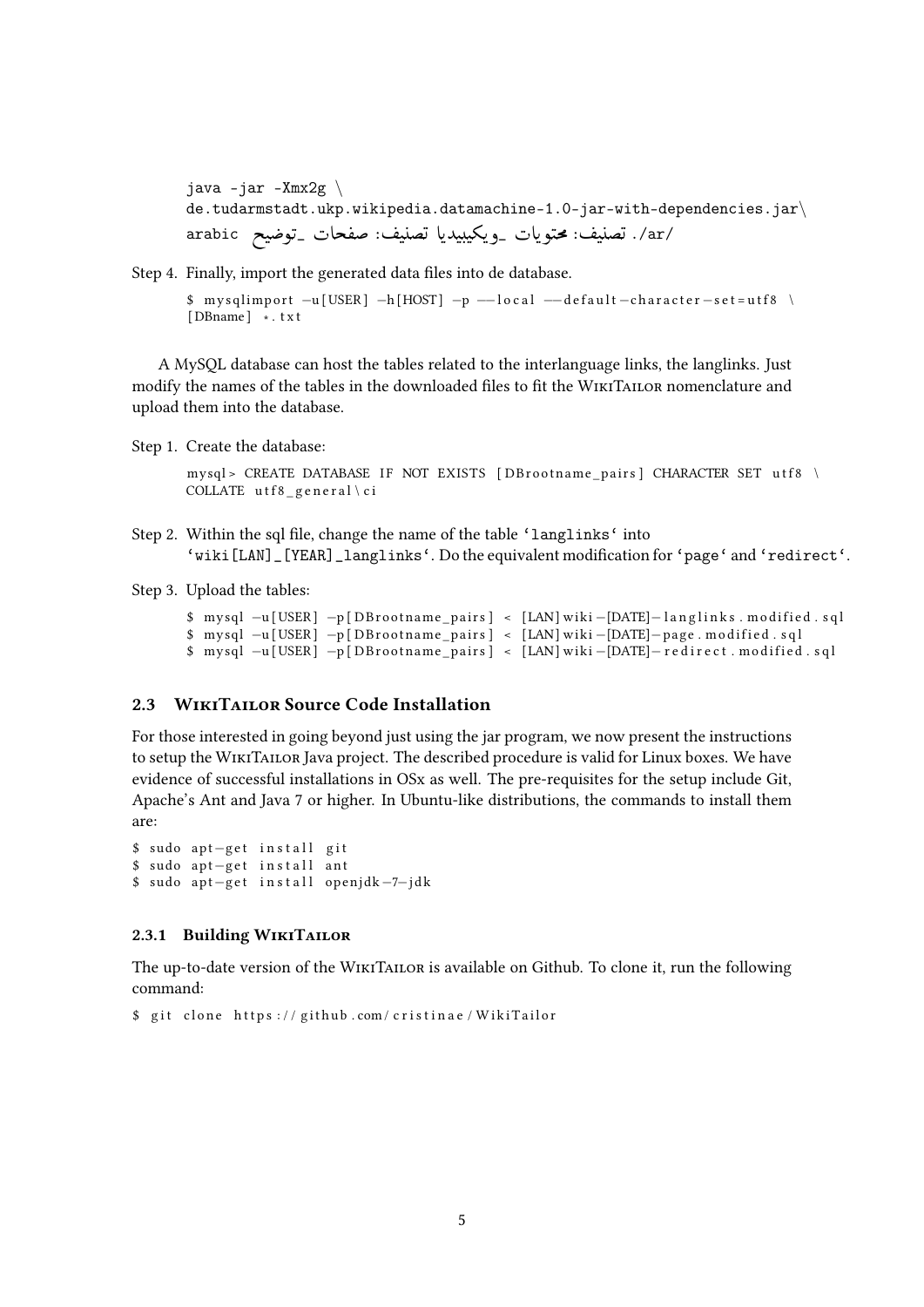cd into the WikiTailor folder and run the following ant commands:

```
$ ant deploy-src
$ ant testNoDB
```
The first command compiles the source code, whereas the second one runs the basic tests to check everything is up and running. If no errors appear, you are ready to use WikiTailor. Clean the installation, cd into the distribution folder, and see the following section:

```
$ ant clean
$ cd WT–v$version
```
## 2.3.2 External Dependencies

WIKITAILOR requires the following Java libraries, all of them under open source licenses:

- apfloat- $1.8.1$
- apache-commons-cli-1.2
- apache-commons-collections-4.4.0
- icu4j-4.8.1.1
- apache-commons-io-2.4
- apache-commons-lang3-3.2.1
- apache-log4j-2.0
- apache-lucene
- jama-1.0.3
- junit-4.11
- iwpl-0.9.2
- apache-commons-math3-3.4.1
- opencsv-2.3
- apache-opennlp-1.5.3
- snowball-stemmer
- gnu-trove-3.0.3

Currently these libraries are included in the git repository. As a result, the compilation of the project can be launched right away.

# 3 Description and Usage

In this section we describe how to use WIKITAILOR. We start with the initial setup in Section 3.1. Section 3.2 explains how to use the two implemented models to extract in-domain corpora from Wikipedia.

## 3.1 Initial Setup

Once the desired Wikipedia edition has been stored in a MySQL database (Section 2.2), Wik-ITAILOR requires some configuration information to properly handle the data in the required language edition. Figure 1 displays the location of the configuration files.

wikiTailor.ini is the main configuration file and is located at the root of the package. Besides the values for these parameters, the nomenclature for the output files is also specified. The names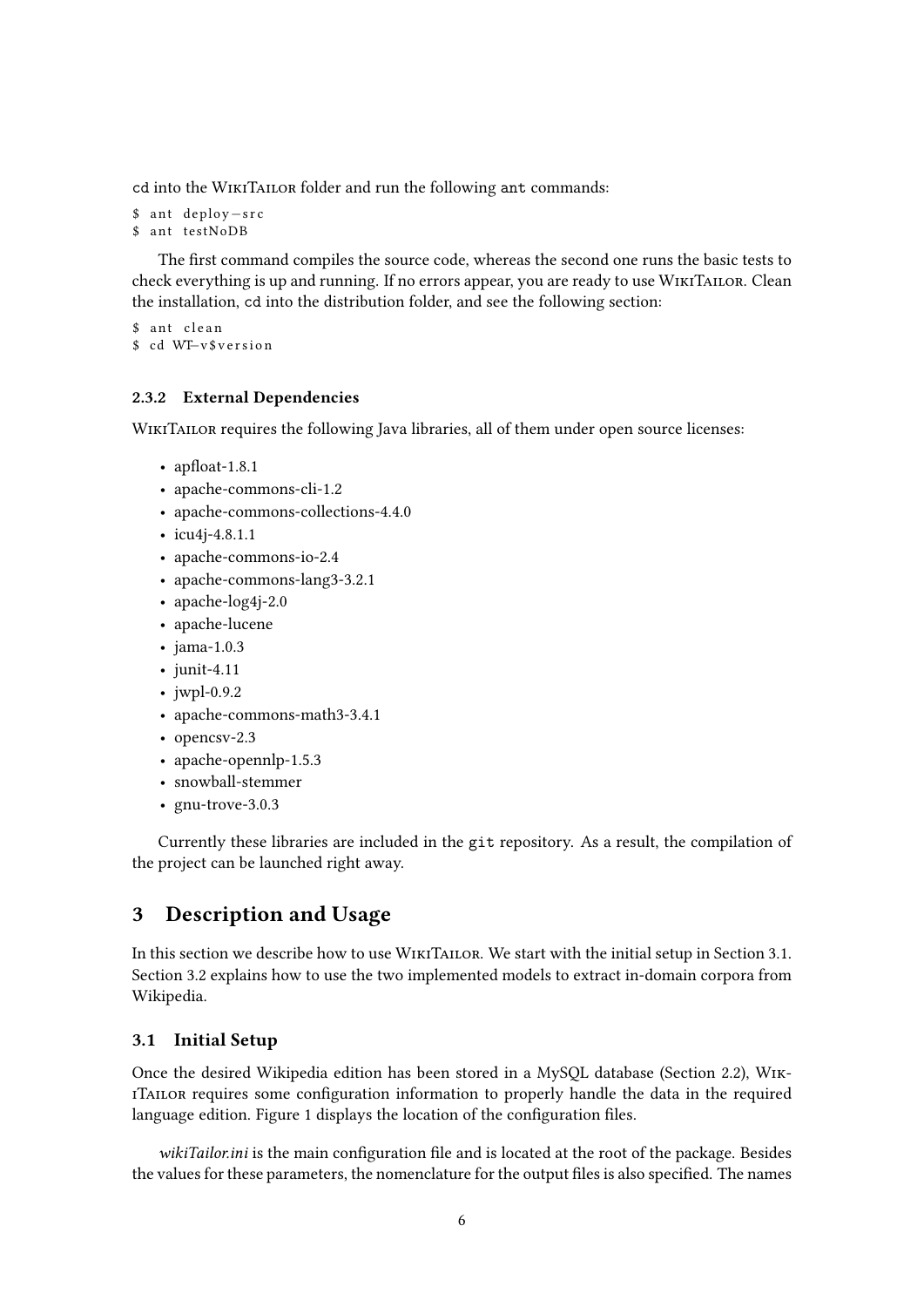```
WikiTailor
  wikiTailor.ini
   configs
      availableDumps.properties \rightarrow language and year
      lump_wiki.properties \rightarrow url of the database, username and password
```
Figure 1: Folder structure of WIKITAILOR.

for the files include placeholders that WIKITAILOR fills with information about the model being run; these placeholders cannot be modified.

```
#################################################
### WikiTailor configuration file
#################################################
### Graph-based extraction
# Model parameters: category graph
percentage=0.5
minDepth=0
maxDepth=50
# Model parameters: domain keywords
topPercentage=10
topKeywords=100
minNumArticles=10
# Nomenclature (Do not change the place holders)
categoryFileName = \%s.\%d.\%d.categoryarticlesFileName = %s. %d. %d. articlesdictFileName = %s.%d.dict
statsFileName = %s.%d.stats
### IR-based extraction
# Model parameters
minPercentage=10
# WT domain keywords
topPercentage4L=10
topKeywords4L=100
minNumArticles4L=10
# Nomenclature (Do not change the place holders)
eArticlesFileName = %s.%s.extracted.articles
```
## 3.2 Domain Articles Extraction

The two models available in WikiTailor can be executed from beginning to end using an Xecutor class, implemented within their corresponding packages $^4$ . In both cases, each step of the process can be excecuted individually. This can be made either by limiting the required steps to the Xecutor with the command line arguments  $-$ *start* and  $-$ *end*, or by using the specific class in charge of the desired task. Following, we describe how the full pipeline for each system works.

#### 3.2.1 Graph-based System

The Xecutor for the graph-based system is the main class of WikiTailor. It can be accessed by:

<sup>&</sup>lt;sup>4</sup>We recommend to extract the articles with the graph-based model since it produces better results [1].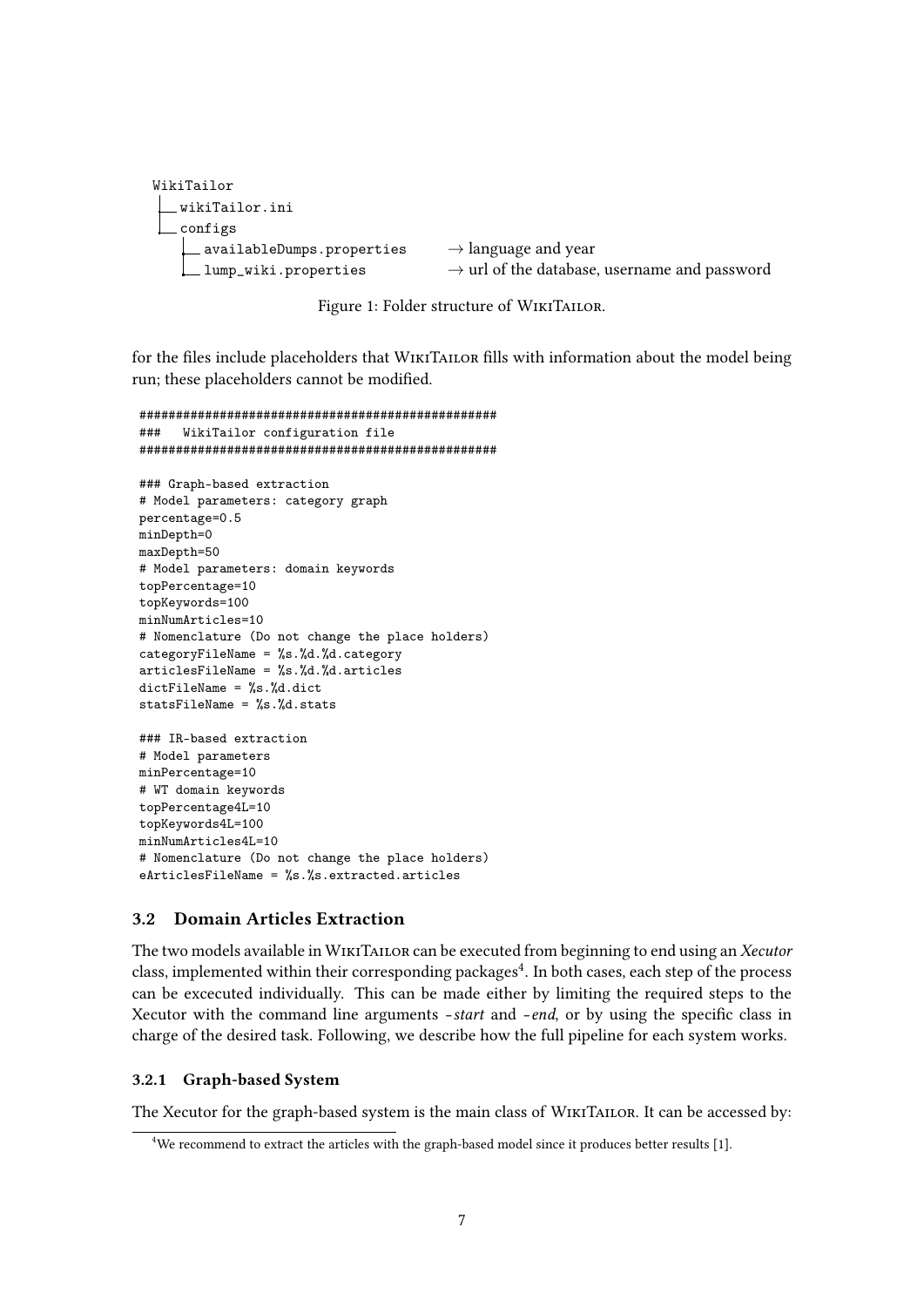|                                     | user@machine:~/WT-v1.0.0/java -jar wikiTailor.v1.0.0.light.jar -h                                                                                                                                                                                                                                                            |  |  |  |
|-------------------------------------|------------------------------------------------------------------------------------------------------------------------------------------------------------------------------------------------------------------------------------------------------------------------------------------------------------------------------|--|--|--|
|                                     | usage: java -jar wikiTailor.v1.0.0.light.jar [-c <arg>   -n <arg>] [-d <arg>] [-e <arg>]<br/><math>[-h]</math> -i <file> -1 <arg> <math>[-m \leq r]</math> <math>[-s \leq r]</math> <math>[-s \leq r]</math> <math>[-s \leq r]</math> <math>[-t \leq r]</math> <math>[-t \leq r]</math></arg></file></arg></arg></arg></arg> |  |  |  |
| where the arguments are:            |                                                                                                                                                                                                                                                                                                                              |  |  |  |
| -c,--category <arg></arg>           | Name of the category (with '_' instead of ' '; you can use $-n$<br>instead)                                                                                                                                                                                                                                                  |  |  |  |
| $-d$ ,--depth $\langle arg \rangle$ | Depth obtained in a previous execution<br>(detault: 0)                                                                                                                                                                                                                                                                       |  |  |  |
| $-e, --end 2$                       | Last step for the process<br>(detault: 7)                                                                                                                                                                                                                                                                                    |  |  |  |
| $-h,--help$                         | This help                                                                                                                                                                                                                                                                                                                    |  |  |  |
| -i,--ini <file></file>              | Global config file for WikiTailor                                                                                                                                                                                                                                                                                            |  |  |  |
| $-1$ , $-$ language $\langle$ arg>  | Language of interest $(e.g., en, es, ca)$                                                                                                                                                                                                                                                                                    |  |  |  |
| $-m$ ,--model $\langle arg \rangle$ | Percentage of in-domain categories<br>(detault: 0.5)                                                                                                                                                                                                                                                                         |  |  |  |
| -n,--numcategory <arg></arg>        | Numerical identifier of the category (you can use -c instead)                                                                                                                                                                                                                                                                |  |  |  |
| -o,--outpath <arg></arg>            | Save the output into this directory<br>(default: current)                                                                                                                                                                                                                                                                    |  |  |  |
| $-s$ ,--start $\langle arg \rangle$ | Initial step for the process<br>(detault: 1)                                                                                                                                                                                                                                                                                 |  |  |  |
| $-t$ ,--top $\langle arg \rangle$   | Number of vocabulary terms within the 10%<br>$(detault: 100, all: -1)$                                                                                                                                                                                                                                                       |  |  |  |
| -y,--year <arg></arg>               | Wikipedia year edition $(e.g., 2015, 2016)$                                                                                                                                                                                                                                                                                  |  |  |  |
|                                     | Ex: java -jar wikiTailor.v1.0.0.light.jar -1 en -y 2015 -i wikiTailor.ini -c Science                                                                                                                                                                                                                                         |  |  |  |

There are two mandatory arguments that define the Wikipedia edition to use, -language and -year. The configuration file that specifies the default parameters for the model is loaded with the -ini option. The most relevant parameters for the model can be modified via the command line as seen above. The domain for which you want to extract the articles must be detailed using the  $-category$  or  $-numcategory$  options. In the first case, the domain is characterised by the title of a category existing in Wikipedia; in the second case, the associated ID is used.

By default, the Xecutor runs seven modules:

- Step 1. DomainKeywords. Extraction of the vocabulary as a set of lemmas associated to the domain. The *-top* parameter controls the size of the vocabulary (running it with  $t = 100$ ) should be enough). The output of this step is a file with extension *dict* with the list of lemmas; it is used in step 3.
- Step 2. CategoryExtractor. Identification of the top-50 levels (if available) of subcategories from the desired root category. The output is a file listing all those categories with extension .50.categories and format: level catID catTitle This information is used in steps 3 and 4.
- Step 3. CategoryNameStats. Estimation of the percentage of in-domain category titles per level of the tree (given the vocabulary generated in step 1 and the categories' tree generated in step 2). The levels together with the associated percentage of positive articles  $(i.e. belonging to the domain), are stored in a file with extension *.stats.*$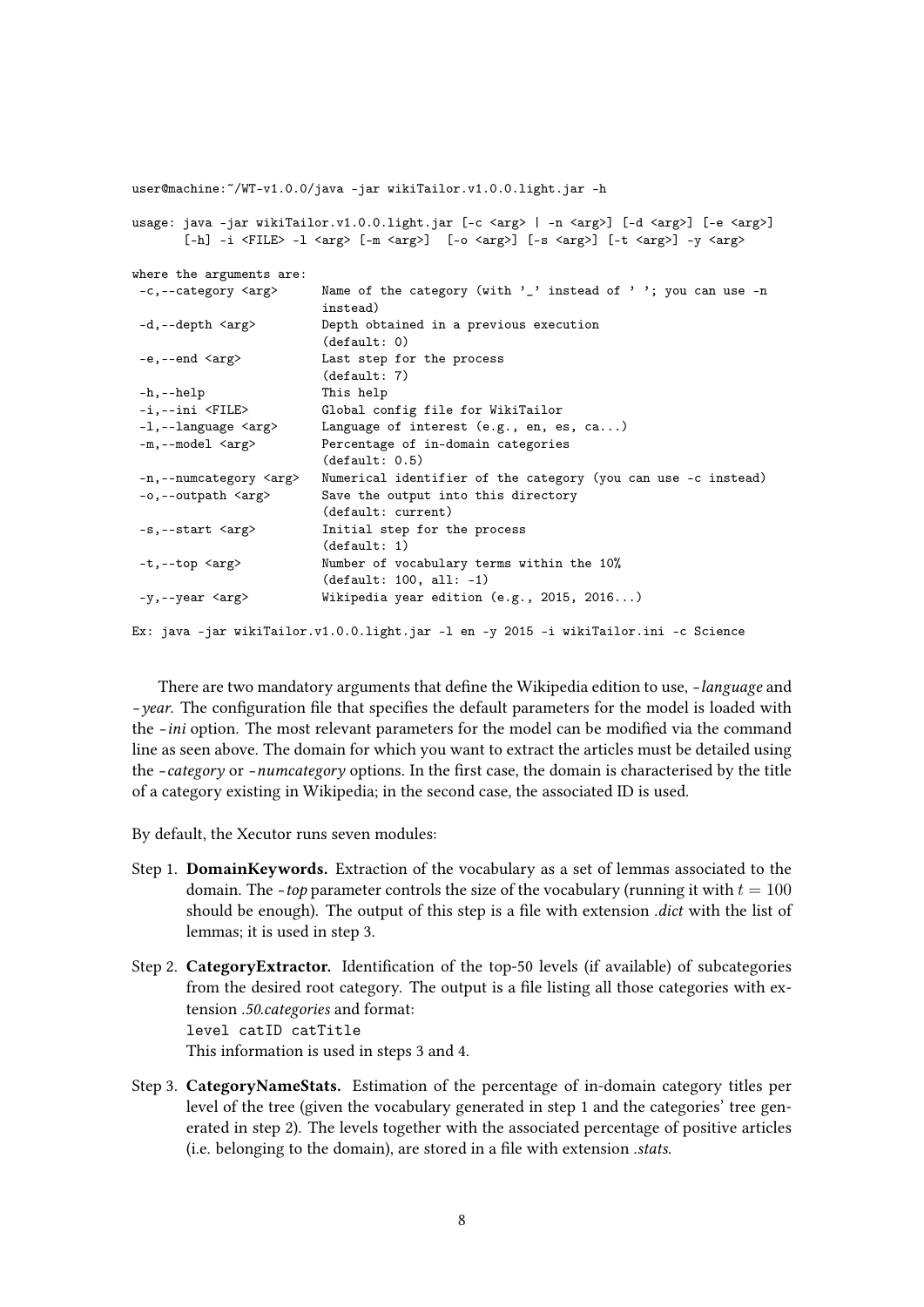- Step 4. CategoryDepth. Search for the depth up to which articles belong to the domain in the category tree. This is defined by the parameter -model, used to select the percentage of positive articles accepted for considering a level as in-domain. The output of this step is an integer with the selected depth that can be given to the following steps using the –depth parameter.
- Step 5. createCategoriesFile. Extraction of all the subcategories from the desired category up to the depth obtained in step 4. It uses the file of step 2 and selects the adequate ones. As in step 2, the result is a list of the categories with extension . \$depth.categories and format: level catID catTitle
- Step 6. ArticleSelector. Extraction of a list with the IDs of the articles associated to a tree of categories up to the selected depth. The categories' tree generated in step 5 is needed.
- Step 7. **ArticleTextExtractor.** Extracts the in-domain articles' contents into plain text files. The list or articles produced in step 6 is needed.

#### 3.2.2 IR-based System

As for the graph-based system, there is an Xecutor class that controls the execution of the IRbased system. It can be accessed by:

user@machine:~/WT-v1.0.0/java -cp wikiTailor.v1.0.0.light.jar cat.lump.ir.lucene.Xecutor usage: java -cp wikiTailor.v1.0.0.light.jar cat.lump.ir.lucene.Xecutor [-c <arg> | -n  $\langle \text{arg} \rangle$ ] [-d  $\langle \text{arg} \rangle$ ] [-e  $\langle \text{arg} \rangle$ ] [-f  $\langle \text{FILE} \rangle$ ] [-h] -i  $\langle \text{FILE} \rangle$  -l  $\langle \text{arg} \rangle$  [-o  $\langle \text{arg} \rangle$ ] [-s  $\langle \text{arg} \rangle$ ] [-t  $\langle \text{arg} \rangle$ ] [-x  $\langle \text{arg} \rangle$ ] -y  $\langle \text{arg} \rangle$ where the arguments are: -c,--category <arg> Name of the category (with '\_' instead of ' '; you can use -n instead) -d,--inputDir <arg> Directory to store/read the raw Wikipedia articles -e,--end <arg>
Last step for the process (default: 5) -f,--dictFile <FILE> Vocabulary file for the category (can be estimated as a first step) -h,--help This help -i,--ini <FILE> Global config file for WikiTailor -1,--language <arg>
Language of interest (e.g., en, es, ca...) -n,--numcategory <arg> Numerical identifier of the category (you can use -c instead) -o,--outputDir <arg> Save the output into this directory (default: current) -s,--start <arg> Initial step for the process (default: 1) -t,--top <arg> Number of vocabulary terms within the 10% (default: 100, all: -1) -x,--indexDir <arg> Directory with the input indexes -y,--year <arg> Wikipedia year edition (e.g., 2015, 2016...)

Ex: java -cp wikiTailor.v1.0.0.light.jar cat.lump.ir.lucene.Xecutor -l en -y 2015 -i wikiTailor.ini -n 49024 -d WTlucene/rawFiles -o WTlucene/extraction

As before, there are two mandatory arguments that define the Wikipedia edition to use, -language and -year. The configuration file that specifies the default parameters for the model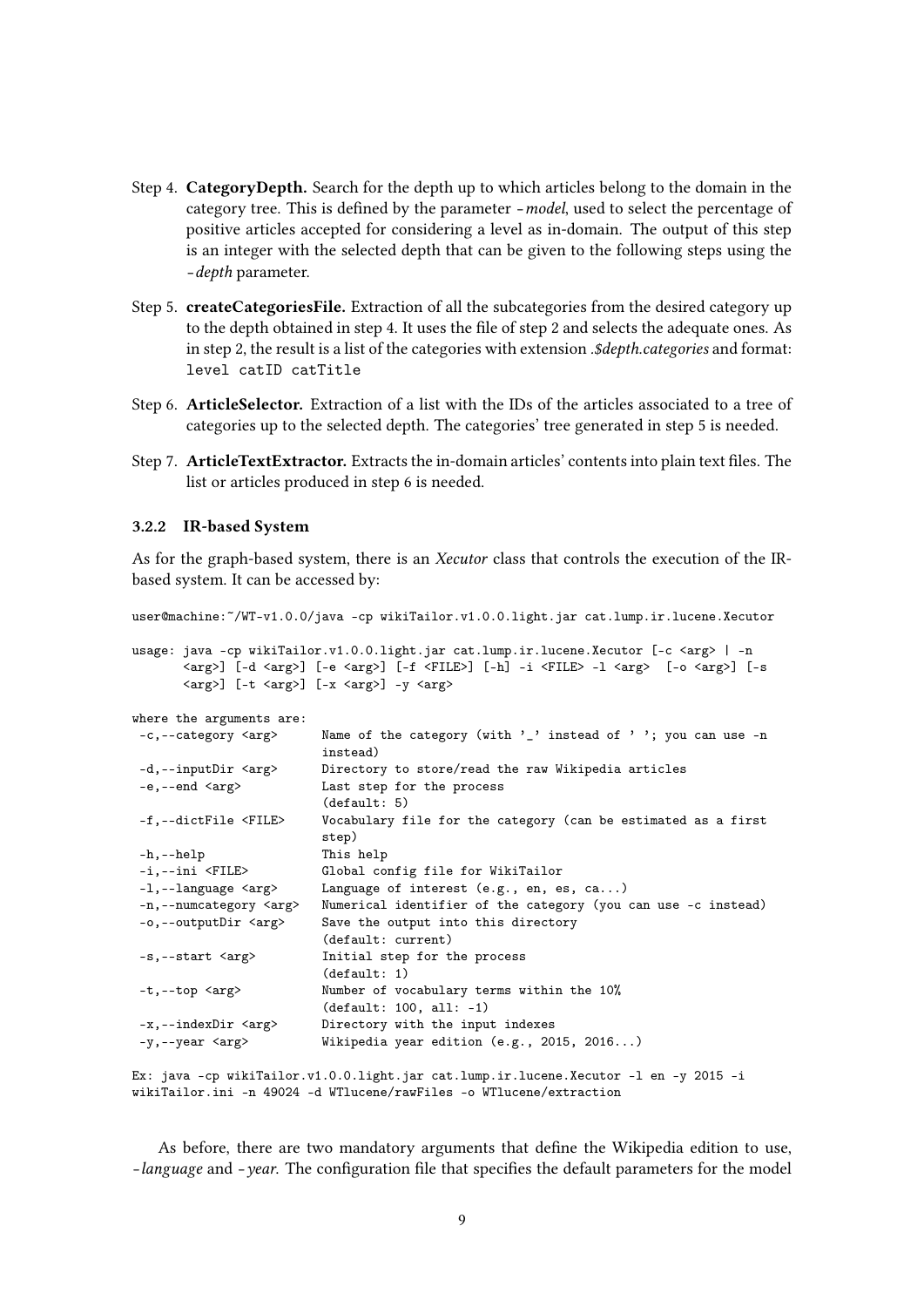is loaded with the -ini option. The most relevant parameters for the model can be modified via the command line as seen above. The domain for which you want to extract the articles must be detailed using the -category or -numcategory options. In the first case, the domain is characterised by the title of a category existing in Wikipedia; in the second case, the associated ID is used. The location to store the Wikipedia edition in raw files, the indexes needed by the Lucene engine and the output directory to store in-domain articles can be specified using  $-inputDir$ , –indexDir and –outputDir respectively.

By default, the Xecutor goes through five steps:

- Step 1. DomainKeywords. Extraction of the vocabulary as a set of lemmas associated to the domain. The *-top* parameter controls the size of the vocabulary (running it with  $t = 100$ should be enough). The output of this step is a file with extension *dict* with the list of lemmas; it used in step 4.
- Step 2. ArticleTextExtractor. Extraction of all the articles of the Wikipedia edition from the database into plain text in the –inputDir directory. The articles can be removed after indexing (step 3).
- Step 3. LuceneIndexerWT. Indexation of the full collection of articles using the Lucene engine according to its terms (lemmas). The indexes are stored in -indexDir.
- Step 4. WikiTailor2Query. The vocabulary terms of step 1 are used to query the Lucene engine with the documents indexed in step 3. The output file with the list of IDs of the selected articles has extension .extracted.articles.
- Step 5. ArticleTextExtractor. Extraction of the the in-domain articles' contents into plain text files in the -outputDir. The list or articles produced in step 4 is needed.

# 4 Tailoring WikiTailor

## 4.1 WikiTailor Structure

WIKITAILOR is organised in four main blocks as shown in the tree distribution of Figure 2. The root folder contains the ant build file *build.xml*, the main configuration file *wikiTailor.ini* and the README.md file. The core of WIKITAILOR is in the  $lump$  folder and the external libraries are in thirdparty. Finally, the configuration files for the first set up are in configs.

Only the structure of *lump* is required to add functionalities to WIKITAILOR. Lump contains 7 projects:

- lump-aq-basics This project includes several packages to do basic and general operations for text acquisition:
	- algebra includes classes for operating over vectors and matrices
	- check includes classes to check whether a given parameter (or any object) is as expected; e.g. it is not empty, not null, true, etc. It includes a few methods to throw errors
	- io-files includes classes to read and write files in different ways as well as a fool CSV reader and writer
	- log includes classes and configuration files to keep logs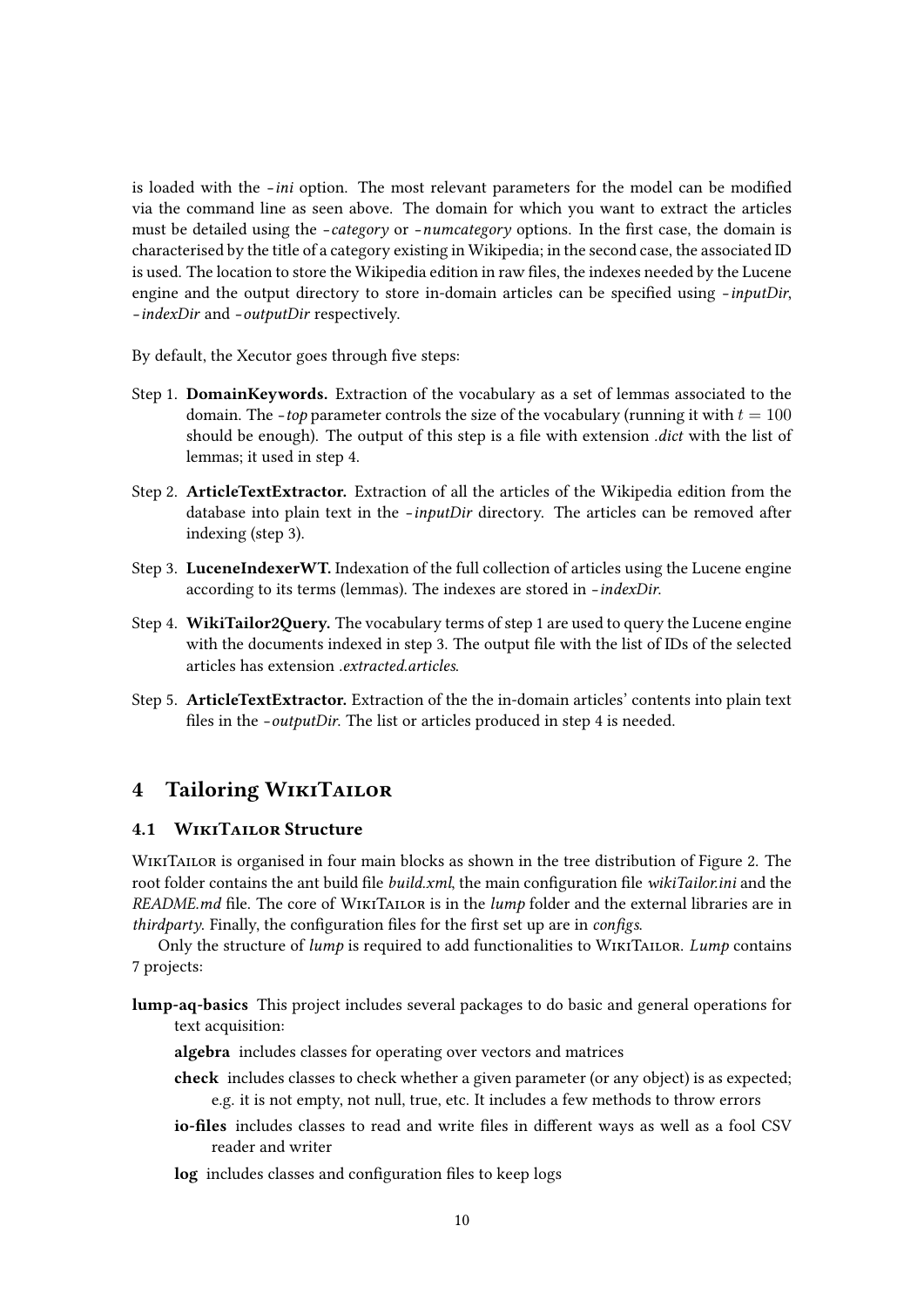

Figure 2: Tree distribution of the WIKITAILOR package.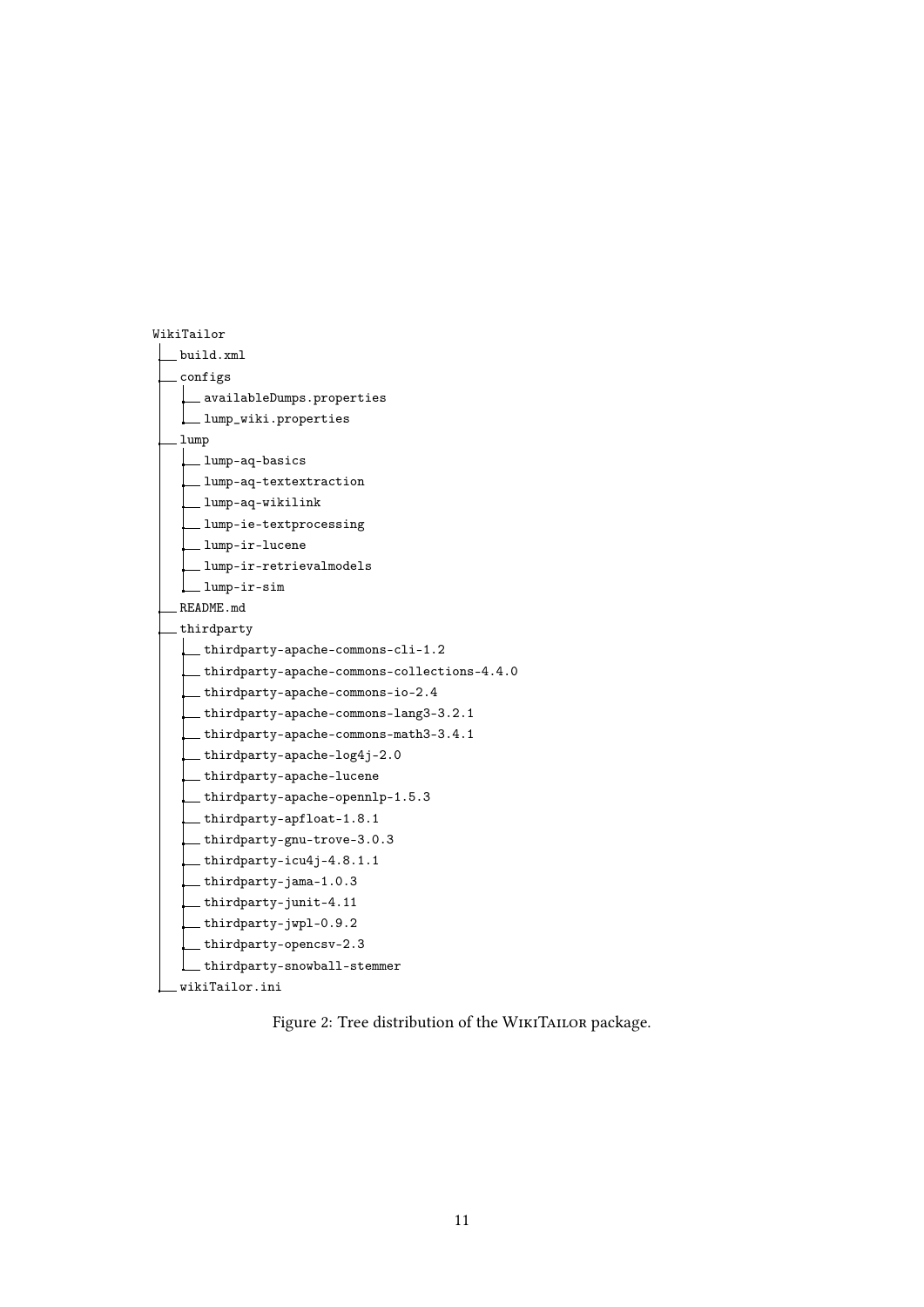structure includes classes with basic data structures used by more specific packages

- lump-aq-textextraction This project includes classes to extract and manipulate text, in particular Wikitext from a local preprocessed copy of Wikipedia (through JWPL).
	- wikipedia includes the classes to explore Wikipedia's category graph and extract the articles according to its domain
- lump-aq-wikilink This project includes classes to communicate with the MySQL database: access configuration data, connection settings, and query tools.
	- config includes the class to access the Wikipedia-db-related configuration
	- connection includes a class to manage the connection with the MySQL database
	- jwpl includes methods to initialise the database and the properties file with the languagedependant keywords associated to Wikipedia
- lump-ie-textprocessing This project includes classes to extract and manipulate text from files. It includes the abstract classes for decomposing a text and implementations for sentence detection, tokenization, character and word  $n$ -gram extraction, and stopwording, among other features.
	- ner includes the classes to extract named entities with opennlp
	- ngram contains the classes for extracting both word and character  $n$ -grams from a text
	- sentence has one single class that detects sentences in different languages (currently including only Arabic, German, Greek, English and Portuguese; the English model is used for other languages, such as Spanish).
	- stopwords contains a class to discard/capture the stopwords in a text. The lists of stopwords (in [..]stopwords/lists) are currently available for Arabic, Basque, Bulgarian, Catalan, Czech, German, Greek, English, French, Occitan, Portuguese, Romanian and Spanish.
	- word contains a stemmer factory that relies on Snowball and Lucene's stemmers (currently available: Dutch, English, French, German, Italian, Spanish, among others) and a word decomposer based on ICU4J.
- lump-ie-lucene This project includes the classes related to extraction of Wikipedia's articles using IR methods, all of them built on top of Lucene.
- lump-ie-retrievalmodels This project includes al the general IR-related classes. It includes indexing, querying and both document representation and similarity measures.
	- document includes classes to represent a document's contents with different characterisations (e.g. bag of words and  $n$ -grams)
	- similarity contains the classes to compute similarity between two document vectors
- lump-ie-sim This project includes an interface with the minimum required methods to code a similarity model and several implementations.
	- ml includes monolingual similarities, currently ESA
	- cl includes crosslingual similarities, currently a length model and CL-ESA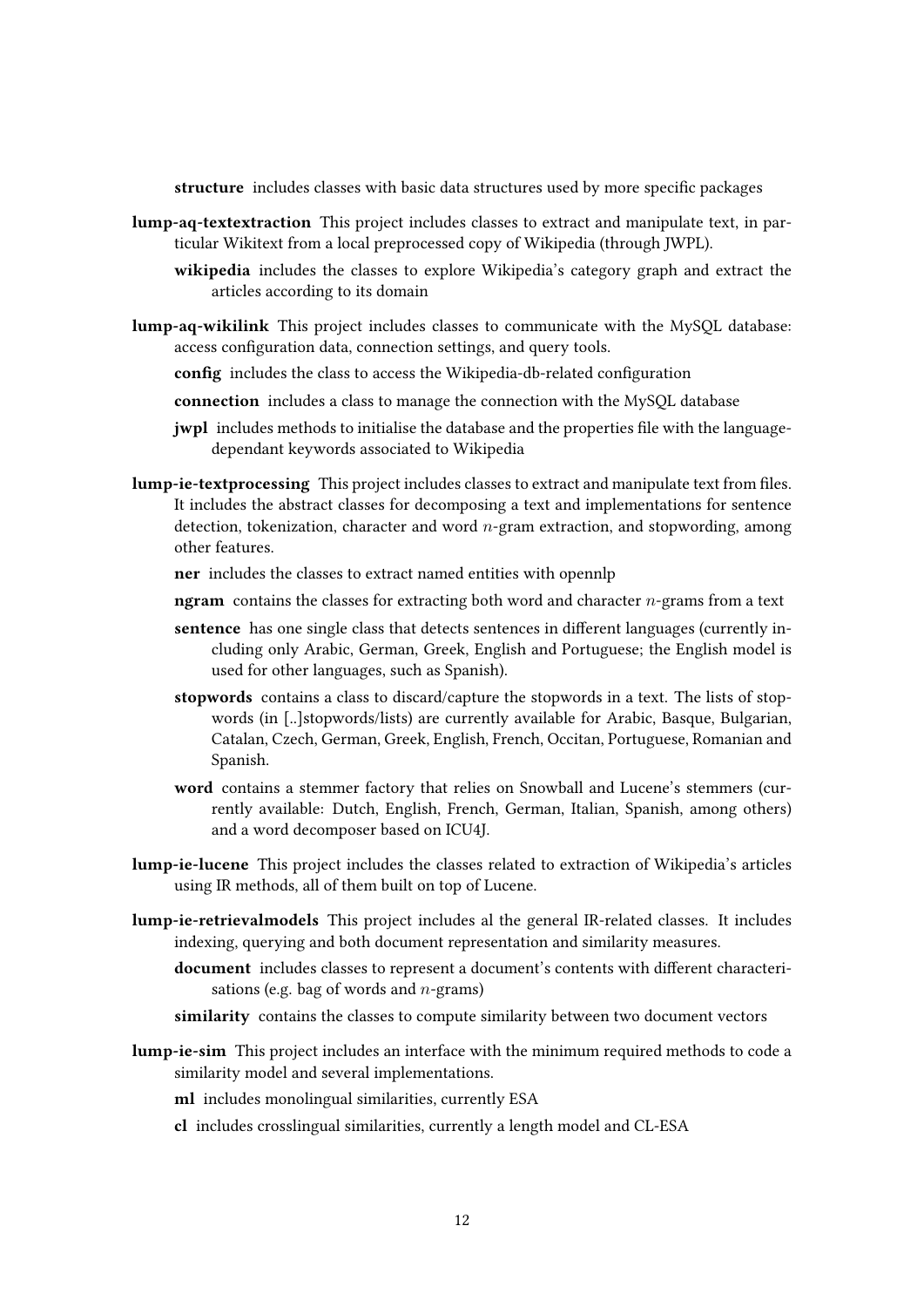#### 4.2 Adding a New Language

#### 4.2.1 Graph-based System

Step 1. Wikipedia Labels. Include the labels used in wikitext in the new language (e.g. Category, Image, Redirect...) to *cat.lump.aq.wikilink.jwpl.languageConstants.properties.* You will have to look for most of the labels in the wikitext itself. Be especially careful with the Category, Disambiguation and Redirect labels as they are used to consider or discard a Wikipedia document. As seen in the following excerpt of the English set of labels, for some tags there is more than one option; if that is the case they are separated by three commas:

```
#LANGUAGE: ENGLISH (en)
english_image=File,,,Image
english_category=Category,,,Categories
english_see_also=See also
english_references=References
english_notes=Notes
english_bibliography=Bibliography
english_further_reading=Further reading
english_external_links=External links
english_redirect=#redirect
english_disambiguation=Disamb,,,Disambig,,,disambiguation,,,Geodis,,,Hndis,,,
english acronym=APPARENTLY NO ACRONYM
english_index=sia,,,index,,,Surname,,,Given name
```
- Step 2. Preprocessing. Check the alphabet of your language is covered in case it is non-latin in cat.lump.ie.textprocessing.TextPreprocessor.java.
- Step 3. Stopwords. Add a list of stopwords to package *cat.lump.ie.textprocessing.stopwords.lists* and add the new language to cat.lump.ie.textprocessing.stopwords.Stopwords.java.
- Step 4. Stemmer. Provide a Snowball stemmer at package *cat.lump.ie.textprocessing.word* and include it in StemmerFactory.java. In case Snowball has not a stemmer for this language, look if it is available in Lucene (currently Lucene 3.5 is used) and include it in Analyzer-FactoryLucene.java. If Lucene does not have a stemmer either, you will have to implement your own and call it from TextPreprocessor.java.
- Step 5. Acknowledge the language. Add your language in the list of available languages to cat.lump.aq.wikilink.Languages

#### 4.2.2 IR-based System

- Step 1. Analyser. Add an Analyser for your language. Hopefully it is already implemented in Lucene; then add it to class *cat.lump.lucene.engine.AnalyzerFactory*. Specify the characteristics of your stemmer in case Lucene is not using the Snowball one at package cat.lump.lucene.engine.
- Step 2. Tokeniser. Add an Analyser to act on queries to cat.lump.lucene.query.LuceneTokenizer.
- Step 3. Acknowledge the language. Add your language to the list of available languages in cat.lump.lucene.index.config.lucene.properties.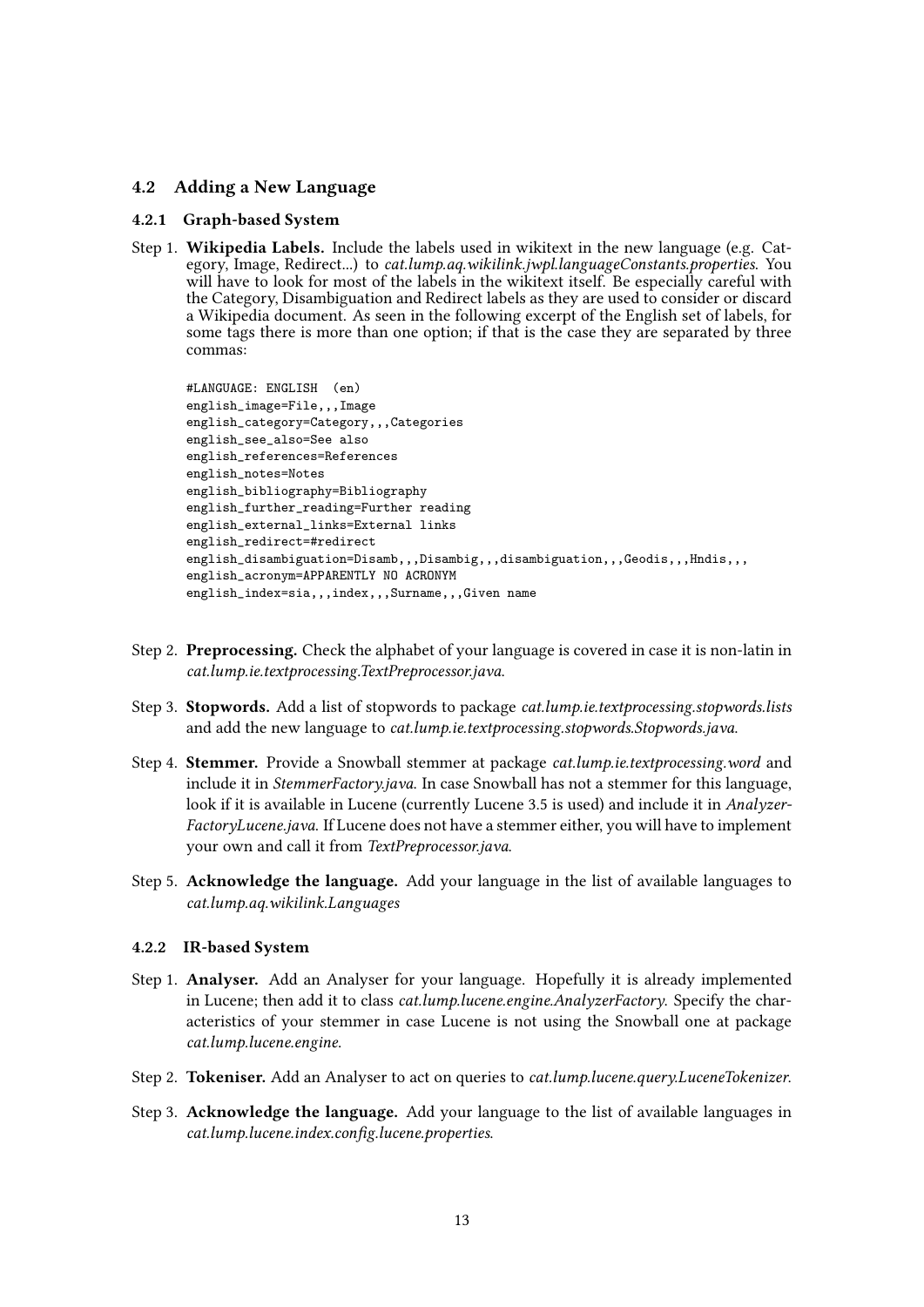# 5 Additional Utilities

This section describes some utilities that can be used within WikiTailor, but are not part of its core.

#### 5.1 Term Frequencies

For several purposes, it is useful to have at hand the frequencies of the terms appearing in the articles. Once the articles have been downloaded, these frequencies can be calculated using the ArticlesTFs class:

```
user@machine:~/WT-v1.0.0/java -cp wikiTailor.v1.0.0.light.jar
 cat.lump.aq.textextraction.wikipedia.utilities.ArticlesTFs -h
usage: java -cp wikiTailor.v1.0.0.light.jar
      cat.lump.aq.textextraction.wikipedia.utilities.ArticlesTFs [-h] -l <arg> [-p <arg>]
where the arguments are:
-h,--help This help
-l,--language <arg> Language of interest (e.g., en, es, ca)
-p,--path2root <arg> Path to the folder where plain/ is (default: current)
Ex: java -cp wikiTailor.v1.0.0.light.jar
cat.lump.aq.textextraction.wikipedia.utilities.ArticlesTFs -l en -p /home/user/WT/en/
```
The input for this class is the language of the documents, specified via the parameter -language; and their location, specified via  $-path2root$ . The articles must be in raw text format and can be obtained by any means, but they have to be stored in the same way as WikiTailor does. As an example, for the extraction of some English Wikipedia articles, one would obtain a folder with the structure shown in Figure 3.



Figure 3: Example of a folder structure with English articles and their associated term frequency files.

Given the path to the folder where *plain*/ lies, this class creates a *tfs* folder with the same structure as the one holding the raw files. There is one file associated to each article and identified by its ID, with a list of terms and the number of times they appear within the document.

#### 5.1.1 Term Definition

no se donde deberia ir esto. Seguramente con el modelo. Within WIKITAILOR a term is defined as a pre-processed token. We use a standard IR pre-processing: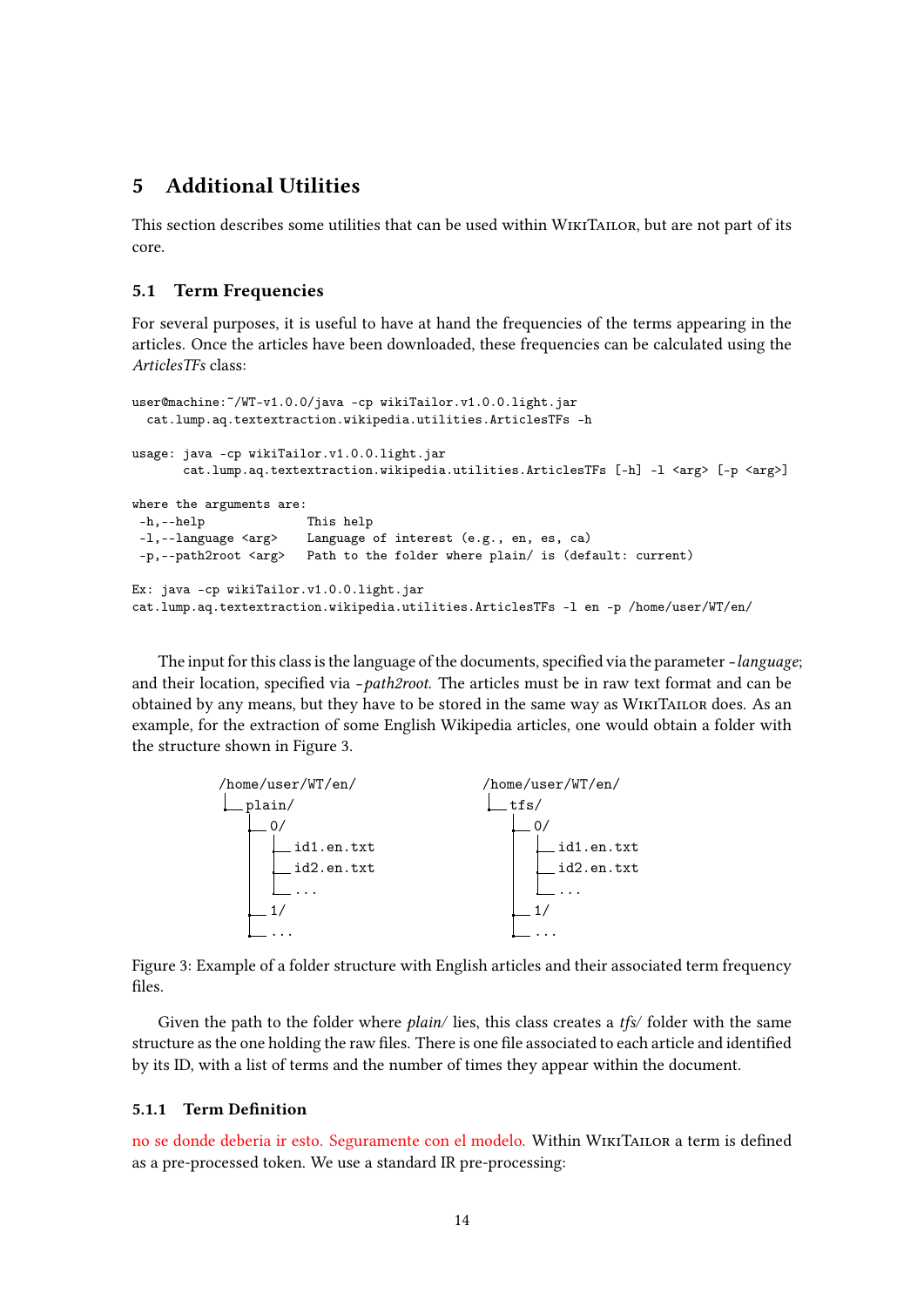- Step 1. Normalisation. Normalisation of punctuation: single and double quotes, dots and dashes.
- Step 2. Tokenisation. Input sentences are tokenised with the ICU4J framework available at AItools<sup>5</sup>
- Step 3. Lowercasing.
- Step 4. **Punctuation removal.** Removes the following characters:  $\mathbf{f} \cdot \mathbf{f} \cdot \mathbf{s} \cdot \mathbf{g} \cdot \mathbf{g} \cdot \mathbf{g} \cdot \mathbf{g} \cdot \mathbf{g} \cdot \mathbf{g} \cdot \mathbf{g} \cdot \mathbf{g} \cdot \mathbf{g} \cdot \mathbf{g} \cdot \mathbf{g} \cdot \mathbf{g} \cdot \mathbf{g} \cdot \mathbf{g} \cdot \mathbf{g} \cdot \mathbf{g} \cdot \mathbf{$  $=$  > ? @  $\lceil \setminus \rceil$   $\lceil \cdot \rceil \rceil$   $\sim$  ^.
- Step 5. Stopword removal. For languages written with alphabets other than Latin, also English stopwords are removed.
- Step 6. Stemming. The remaining tokens are stemmed using either Snowball or Lucene stemmers.
- Step 7. Diacritic removal. For languages where stemmers do not perform any diacritic removal it is done afterwards.
- Step 8. Non-alphabetic removal. Removes tokens written with non-alphabetic characters.
- Step 9. Length constraint. Removes the tokens with a length less than minimum size. This size is set to 4 for all the languages except Arabic, where we use 3 to keep all triliteral roots.

# 5.2 Multilingual Title Extraction

As a first step towards the extraction of parallel fragments from Wikipedia's articles, we make available a simple class to extract the titles of any content document across all the languages in which a document exists. This set of titles are parallel in all the languages, and belong to a concrete domain if the selected articles have been extracted with WikiTailor for that domain.

The class cat.lump.aq.textextraction.wikipedia.utilities.CommonNamespaceFinder identifies the common articles (namespace=0) or categories (namespace=14) across n languages in Wikipedia departing from  $n \text{ ID}$  files generated in Step 6 of the graph-based system (Section 3.2.1) or in Step 4 of the IR-based system (Section 3.2.2). To use it do:

```
user@machine:~/WT-v1.0.0/java -cp wikiTailor.v1.0.0.light.jar
  cat.lump.aq.textextraction.wikipedia.utilities.CommonNamespaceFinder -h
usage: java -cp wikiTailor.v1.0.0.light.jar
       cat.lump.aq.textextraction.wikipedia.utilities.CommonNamespaceFinder
       -f \langle arg \rangle [-h] [-o \langle arg \rangle] -y \langle arg \ranglewhere the arguments are:
-f,--files <arg> List of files with the IDs of the articles/categories
                      (e.g. ca.591034.4.articles en.691182.5.articles)
                      The first two letters must indicate the language.
-h,--help This help
-o,--outpath <arg> Optional: save the output into this directory (default: current)
-y,--year <arg> Wikipedia year edition (2013, 2015, 2016)
Ex: java -cp wikiTailor.v1.0.0.light.jar
   cat.lump.aq.textextraction.wikipedia.utilities.CommonNamespaceFinder -y 2015
```
 $^{5}$ http://www.uni-weimar.de/en/media/chairs/webis/research/selected-projects/aitools/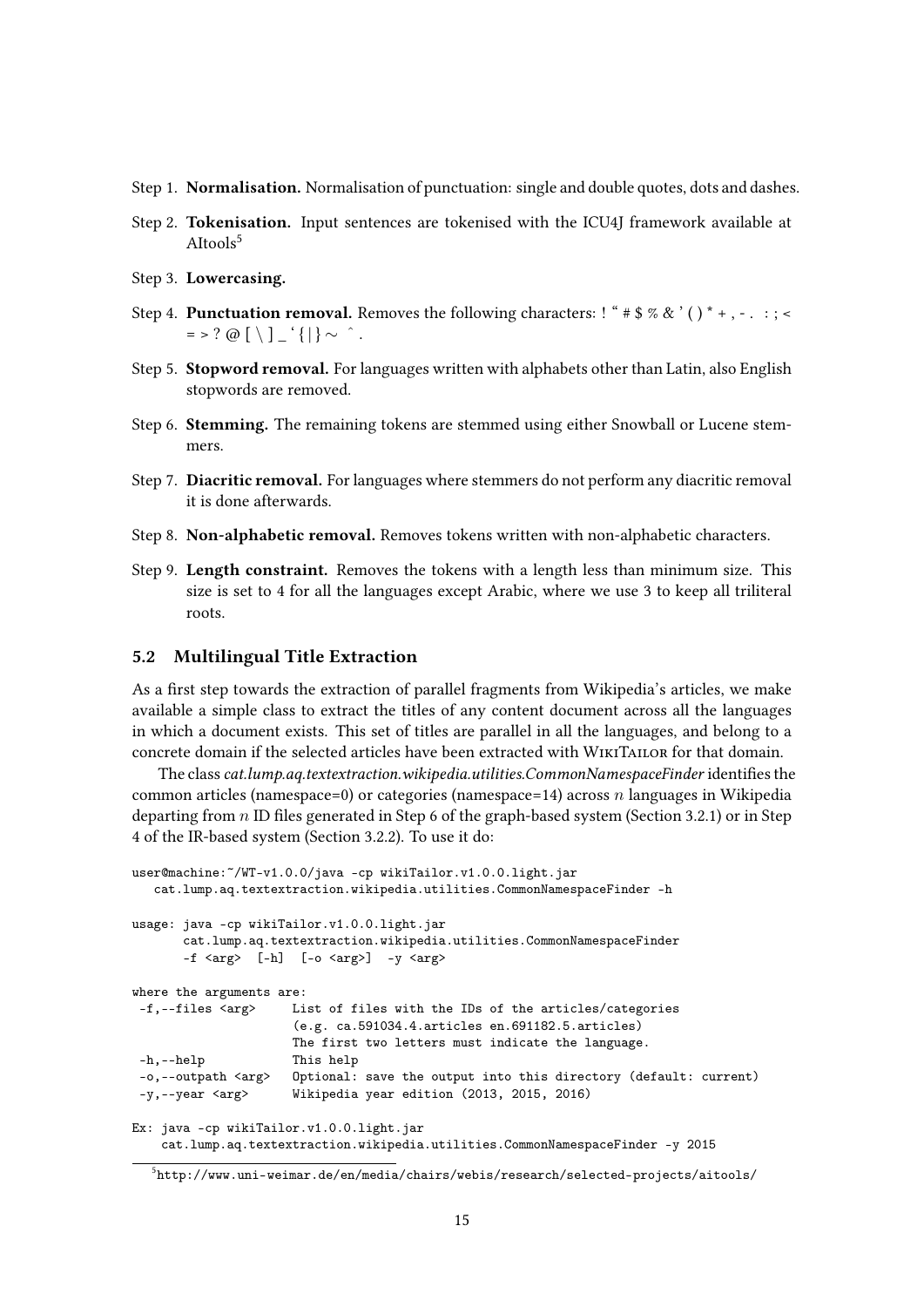```
-f ca.591034.4.articles en.691182.5.articles es.1733769.4.articles
Ex: java -cp wikiTailor.v1.0.0.light.jar
   cat.lump.aq.textextraction.wikipedia.utilities.CommonNamespaceFinder -y 2015
    -f ca.591034.4.category en.691182.5.category es.1733769.4.category
```
Almost all the information to execute the command is obtained from the name of the ID files, so do not modify WIKITAILOR output's files nomenclature. The first two characters of these files indicate the language of the Wikipedia edition, and the extension marks the Wikipedia namespace<sup>6</sup> to consider. Given this input, one gets two files with parallel titles for every namespace, one corresponding to the union of articles and the other one to the intersection. With the union, one obtains a larger corpus and coverage; with the intersection, one obtains a smaller corpus but with titles that belong more precisely to the desired domain.

- Union. Looks for the articles that appear in any of the selected languages and builds a set with its union. So, for languages other than the wider one which is taken as the guide, if the articles exist in the DB but do not appear in the ID files, they are added.
- Intersection. Looks for the articles that appear in all the selected languages simultaneously. If they exist in the DB but do not appear in the files with the IDs, the articles are discarded.

The name of the output files describe the languages, categories, namespace and method used. Each line of the files contains the ID and the title of a document for every language. Blank spaces in the titles are substituted by underscores. Example:

user@machine:~\$ head en.691182.es.1733769.t0.union

1126536 Optimization\_problem 26644 Optimización\_(matemática) 5632946 Shift\_work\_sleep\_disorder 4124672 Desorden\_de\_sueño\_por\_turno\_de\_trabajo 1126777 Nightbreed 5003757 Nightbreed

# **6 Towards WIKIPARALEL**

# References

- [1] ESPAÑA-BONET, C., BARRÓN-CEDEÑO, A., AND MÀRQUEZ, L. Tailoring Wikipedia for in-Domain Comparable Corpora Extraction. In preparation.
- [2] Zesch, T., Müller, C., and Gurevych, I. Extracting Lexical Semantic Knowledge from Wikipedia and Wiktionary. In Proceedings of the 6th International Conference on Language Resources and Evaluation (Marrakech, Morocco, May 2008). electronic proceedings.

 $^6$ https://en.wikipedia.org/wiki/Wikipedia:Namespace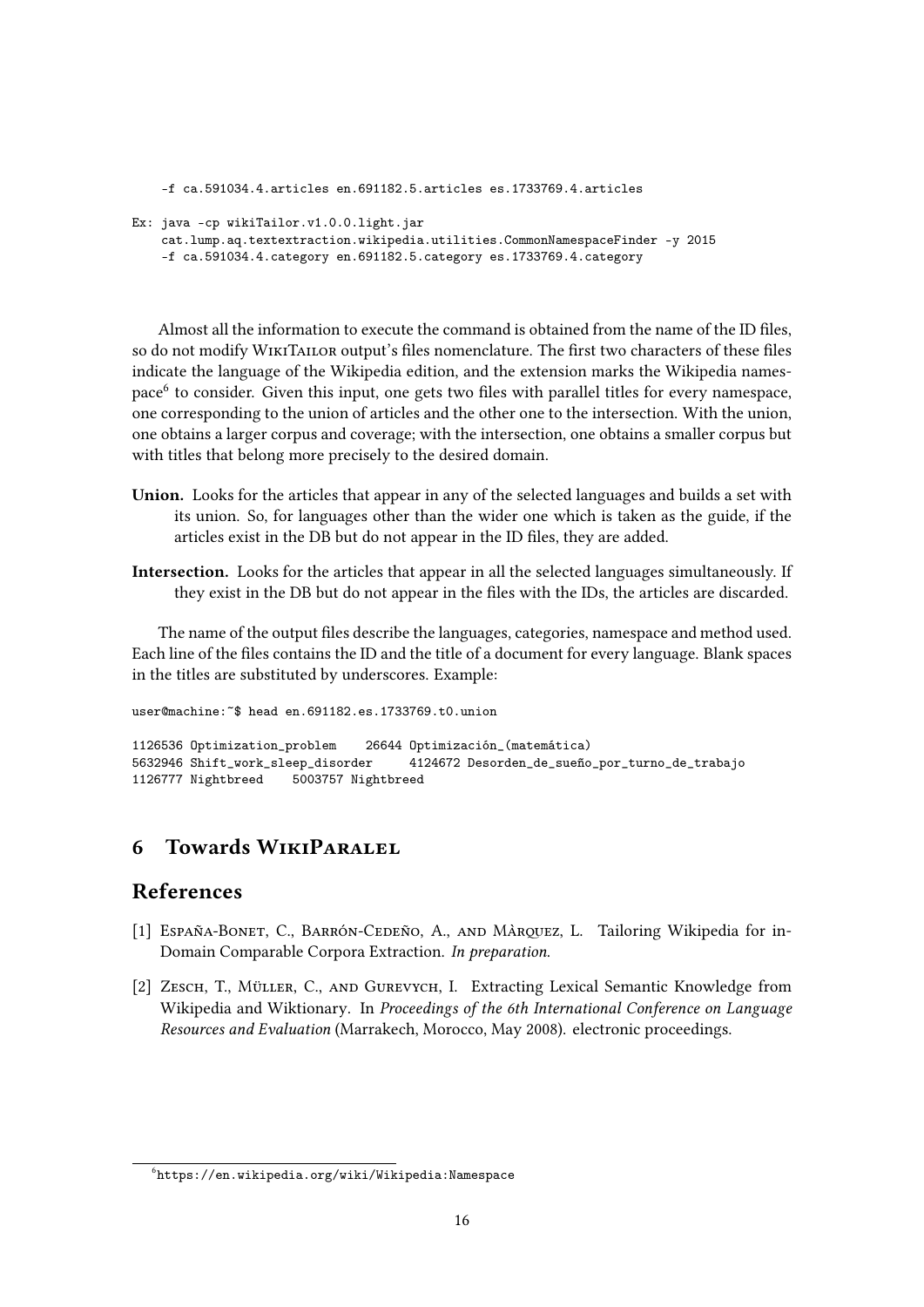# A Default Values for Wikipedia Pre-Processing

This appendix lists the names of the category pages needed for running the JWPL pre-processing (Section 2.2) for the languages currently available in WikiTailor.

Mind that the names of the main category (Table A.1) or the category marking disambiguation (Table A.2) pages may change over time. E.g. the English category for disambiguation pages was called "Disambiguation" for a long time, while now it is "All\_disambiguation\_pages". Labels here shown have been obtained in March 2016, but can be modified in the future. You can check their validity or the value for other languages at:

https://www.wikidata.org/wiki/Q1281 for content pages, and https://www.wikidata.org/wiki/Q1982926 for disambiguation pages.

| Language         | LAN                    | MAIN_CATEGORY_NAME              |
|------------------|------------------------|---------------------------------|
| Arabic           | ar                     | تصنيف: محتويات ويكيبيديا        |
| <b>Basque</b>    | eu                     | Kategoria: Edukiak              |
| <b>Bulgarian</b> | bg                     | Категория:Начална категория     |
| Catalan          | ca                     | Categoria: Principal            |
| Czech            | $\mathbf{c}\mathbf{s}$ | Kategorie: Kategorie            |
| English          | en                     | Category:Contents               |
| French           | fr                     | Catégorie: Accueil              |
| German           | de                     | Kategorie: !Hauptkategorie      |
| Greek            | el                     | Κατηγορία:Κατηγορίες            |
| Occitan          | $_{oc}$                | Categoria: Acuèlh               |
| Portuguese       | pt                     | Categoria:Conteúdo              |
| Romanian         | ro                     | Categorie: Pagina principală    |
| Spanish          | es                     | Categoría: Índice de categorías |

#### A.1 Wikipedia Main Category Name

all this empty space...